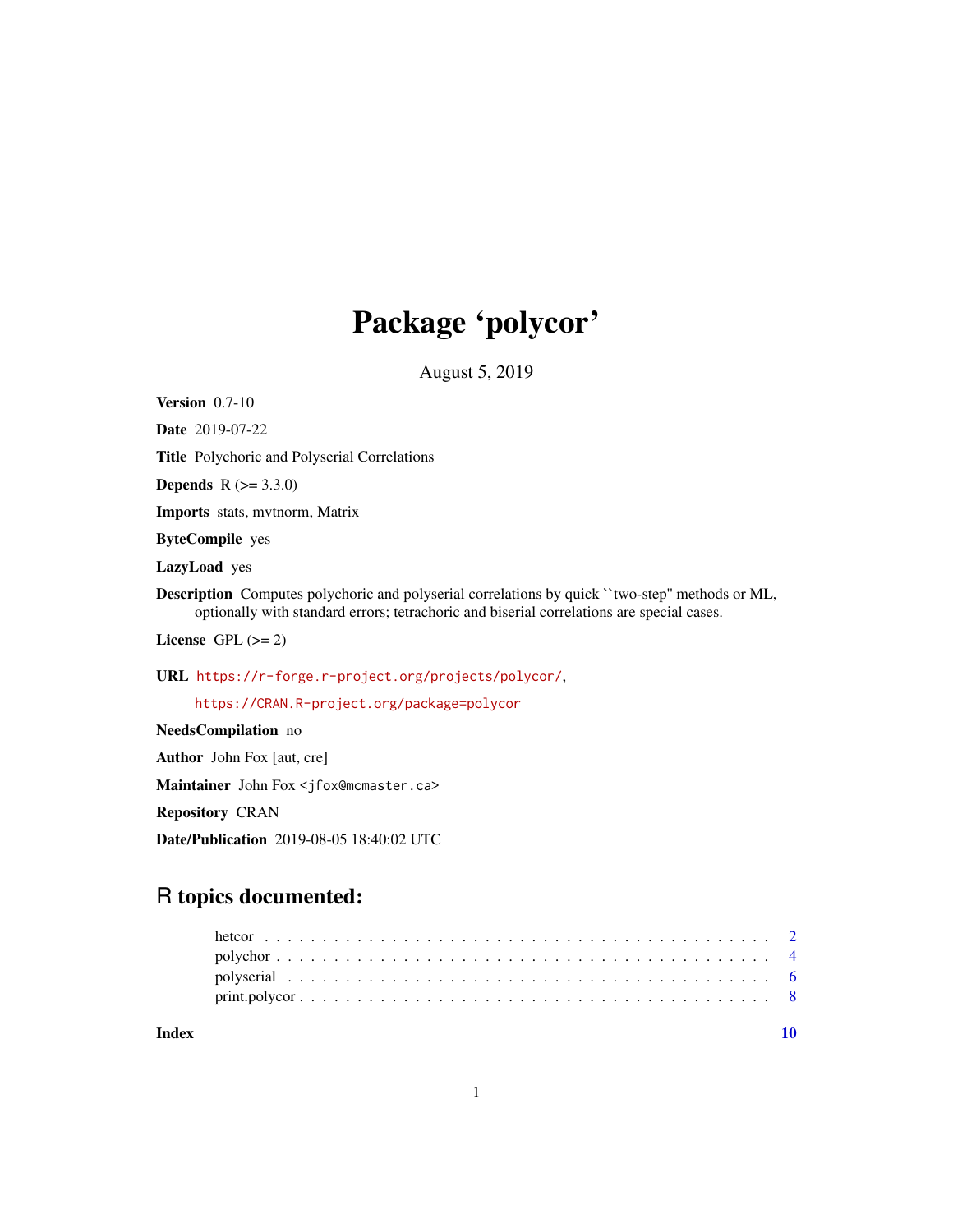#### <span id="page-1-1"></span><span id="page-1-0"></span>Description

Computes a heterogenous correlation matrix, consisting of Pearson product-moment correlations between numeric variables, polyserial correlations between numeric and ordinal variables, and polychoric correlations between ordinal variables.

#### Usage

```
hetcor(data, ..., ML = FALSE, std.err = TRUE,
 use=c("complete.obs", "pairwise.complete.obs"), bins=4, pd=TRUE)
## S3 method for class 'data.frame'
hetcor(data, ML = FALSE, std.err = TRUE,
  use = c("complete.obs", "pairwise.complete.obs"), bins=4, pd=TRUE, ...)
## Default S3 method:
hetcor(data, ..., ML = FALSE, std.err = TRUE,
  use=c("complete.obs", "pairwise.complete.obs"), bins=4, pd=TRUE)
## S3 method for class 'hetcor'
print(x, digits = max(3, getOption("digits") - 3), ...)## S3 method for class 'hetcor'
as.matrix(x, \ldots)
```
#### Arguments

| data         | a data frame consisting of factors, ordered factors, logical variables, character<br>variables, and/or numeric variables, or the first of several variables.                                                                                                                                            |
|--------------|---------------------------------------------------------------------------------------------------------------------------------------------------------------------------------------------------------------------------------------------------------------------------------------------------------|
| $\cdots$     | variables and/or arguments to be passed down.                                                                                                                                                                                                                                                           |
| ML           | if TRUE, compute maximum-likelihood estimates; if FALSE, compute quick two-<br>step estimates.                                                                                                                                                                                                          |
| std.err      | if TRUE, compute standard errors.                                                                                                                                                                                                                                                                       |
| bins         | number of bins to use for continuous variables in testing bivariate normality; the<br>default is 4.                                                                                                                                                                                                     |
| pd           | if TRUE and if the correlation matrix is not positive-definite, an attempt will<br>be made to adjust it to a positive-definite matrix, using the nearPD function in<br>the Matrix package. Note that default arguments to nearPD are used (except<br>corr=TRUE); for more control call nearPD directly. |
| use          | if "complete.obs", remove observations with any missing data; if "pairwise.complete.obs",<br>compute each correlation using all observations with valid data for that pair of<br>variables.                                                                                                             |
| $\mathsf{x}$ | an object of class "hetcor" to be printed, or from which to extract the correla-<br>tion matrix.                                                                                                                                                                                                        |
| digits       | number of significant digits.                                                                                                                                                                                                                                                                           |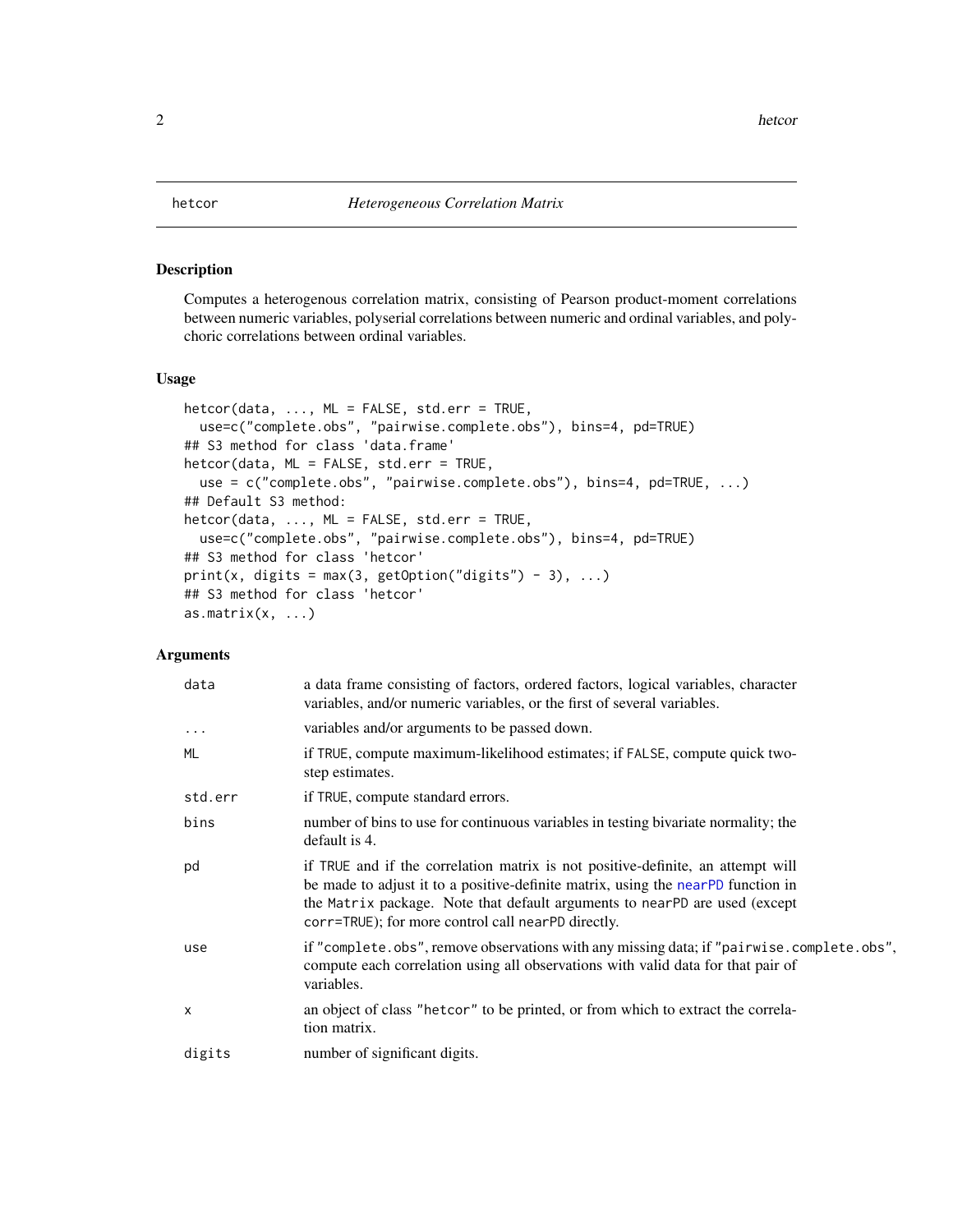#### <span id="page-2-0"></span>hetcor 3

#### Value

Returns an object of class "hetcor" with the following components:

| correlations | the correlation matrix.                                                                       |
|--------------|-----------------------------------------------------------------------------------------------|
| type         | the type of each correlation: "Pearson", "Polychoric", or "Polyserial".                       |
| std.errors   | the standard errors of the correlations, if requested.                                        |
| n            | the number (or numbers) of observations on which the correlations are based.                  |
| tests        | p-values for tests of bivariate normality for each pair of variables.                         |
| NA.method    | the method by which any missing data were handled: "complete.obs" or "pairwise.complete.obs". |
| ML           | TRUE for ML estimates, FALSE for two-step estimates.                                          |

#### Warning

Be careful with character variables (as opposed to factors), the values of which are ordered alphabetically. Thus, e.g., the values "disagree", "neutral", "agree" are ordered "agree", "disagree", "neutral".

#### **Note**

Although the function reports standard errors for product-moment correlations, transformations (the most well known is Fisher's *z*-transformation) are available that make the approach to asymptotic normality much more rapid.

#### Author(s)

John Fox <jfox@mcmaster.ca>

#### References

Drasgow, F. (1986) Polychoric and polyserial correlations. Pp. 68-74 in S. Kotz and N. Johnson, eds., *The Encyclopedia of Statistics, Volume 7.* Wiley.

Olsson, U. (1979) Maximum likelihood estimation of the polychoric correlation coefficient. *Psychometrika* 44, 443-460.

Rodriguez, R.N. (1982) Correlation. Pp. 193-204 in S. Kotz and N. Johnson, eds., *The Encyclopedia of Statistics, Volume 2.* Wiley.

Ghosh, B.K. (1966) Asymptotic expansion for the moments of the distribution of correlation coefficient. *Biometrika* 53, 258-262.

Olkin, I., and Pratt, J.W. (1958) Unbiased estimation of certain correlation coefficients. *Annals of Mathematical Statistics* 29, 201-211.

#### See Also

[polychor](#page-3-1), [polyserial](#page-5-1), [nearPD](#page-0-0)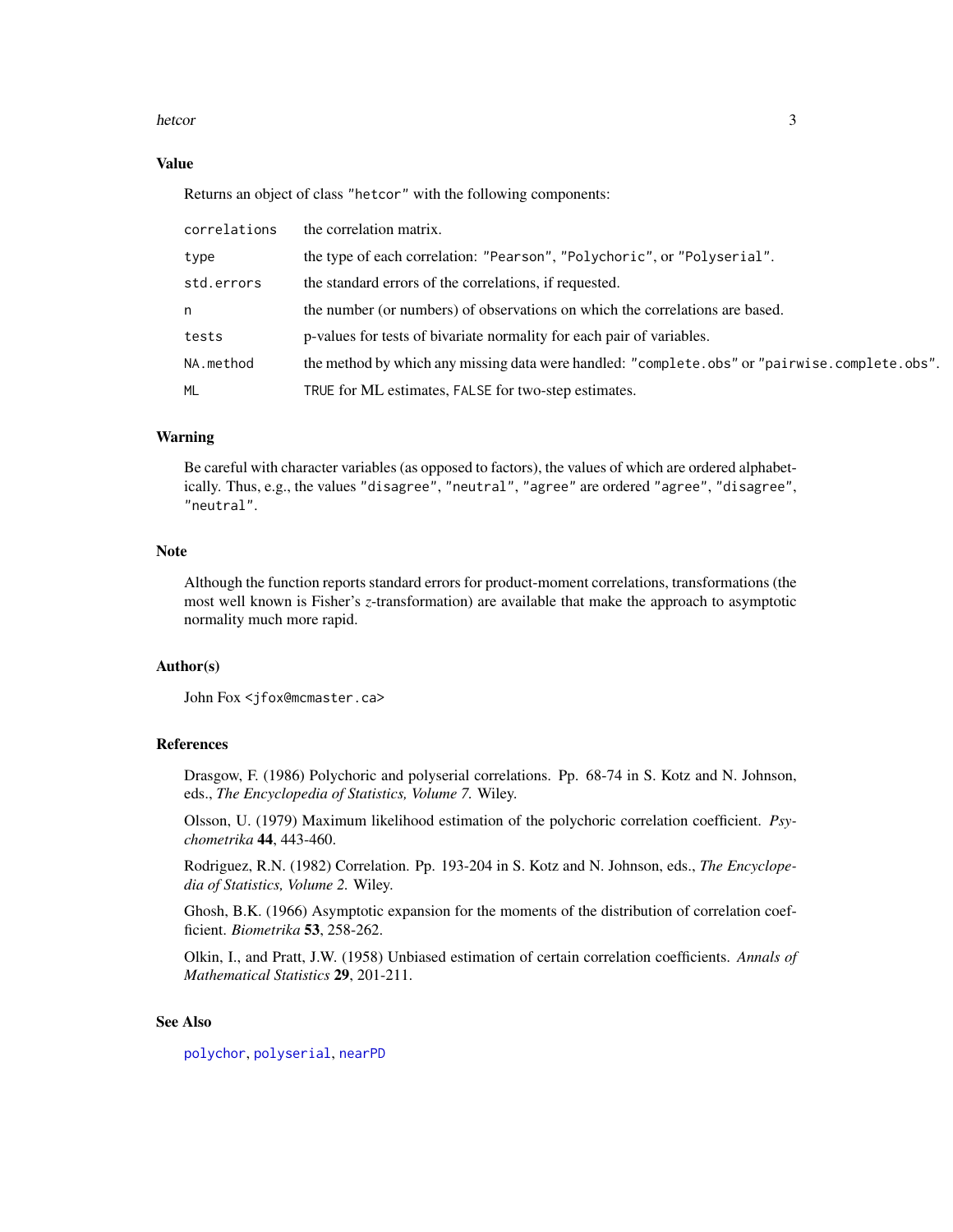#### Examples

```
if(require(mvtnorm)){
    set.seed(12345)
    R \leq - matrix(0, 4, 4)
   R[upper.tri(R)] \leftarrow runif(6)diag(R) <- 1
    R <- cov2cor(t(R) %*% R)
    round(R, 4) # population correlations
    data <- rmvnorm(1000, rep(0, 4), R)
    round(cor(data), 4) # sample correlations
    }
if(require(mvtnorm)){
   x1 \leftarrow data[, 1]x2 \leftarrow data[, 2]y1 <- cut(data[,3], c(-Inf, .75, Inf))
   y2 \leq cut(data[, 4], c(-Inf, -1, .5, 1.5, Inf))data \leq data.frame(x1, x2, y1, y2)hetcor(data) # Pearson, polychoric, and polyserial correlations, 2-step est.
    }
if(require(mvtnorm)){
   hetcor(x1, x2, y1, y2, ML=TRUE) # Pearson, polychoric, polyserial correlations, ML est.
    }
```
<span id="page-3-1"></span>

polychor *Polychoric Correlation*

#### Description

Computes the polychoric correlation (and its standard error) between two ordinal variables or from their contingency table, under the assumption that the ordinal variables dissect continuous latent variables that are bivariate normal. Either the maximum-likelihood estimator or a (possibly much) quicker "two-step" approximation is available. For the ML estimator, the estimates of the thresholds and the covariance matrix of the estimates are also available.

#### Usage

```
polychor(x, y, ML = FALSE, control = list(), std.err = FALSE, maxcor = .9999)
```
#### Arguments

| $\mathsf{x}$ | a contingency table of counts or an ordered categorical variable; the latter can<br>be numeric, logical, a factor, an ordered factor, or a character variable, but if a<br>factor, its levels should be in proper order, and the values of a character variable<br>are ordered alphabetically. |
|--------------|------------------------------------------------------------------------------------------------------------------------------------------------------------------------------------------------------------------------------------------------------------------------------------------------|
| у            | if x is a variable, a second ordered categorical variable.                                                                                                                                                                                                                                     |
| ML           | if TRUE, compute the maximum-likelihood estimate; if FALSE, the default, com-<br>pute a quicker "two-step" approximation.                                                                                                                                                                      |
| control      | optional arguments to be passed to the optime function.                                                                                                                                                                                                                                        |

<span id="page-3-0"></span>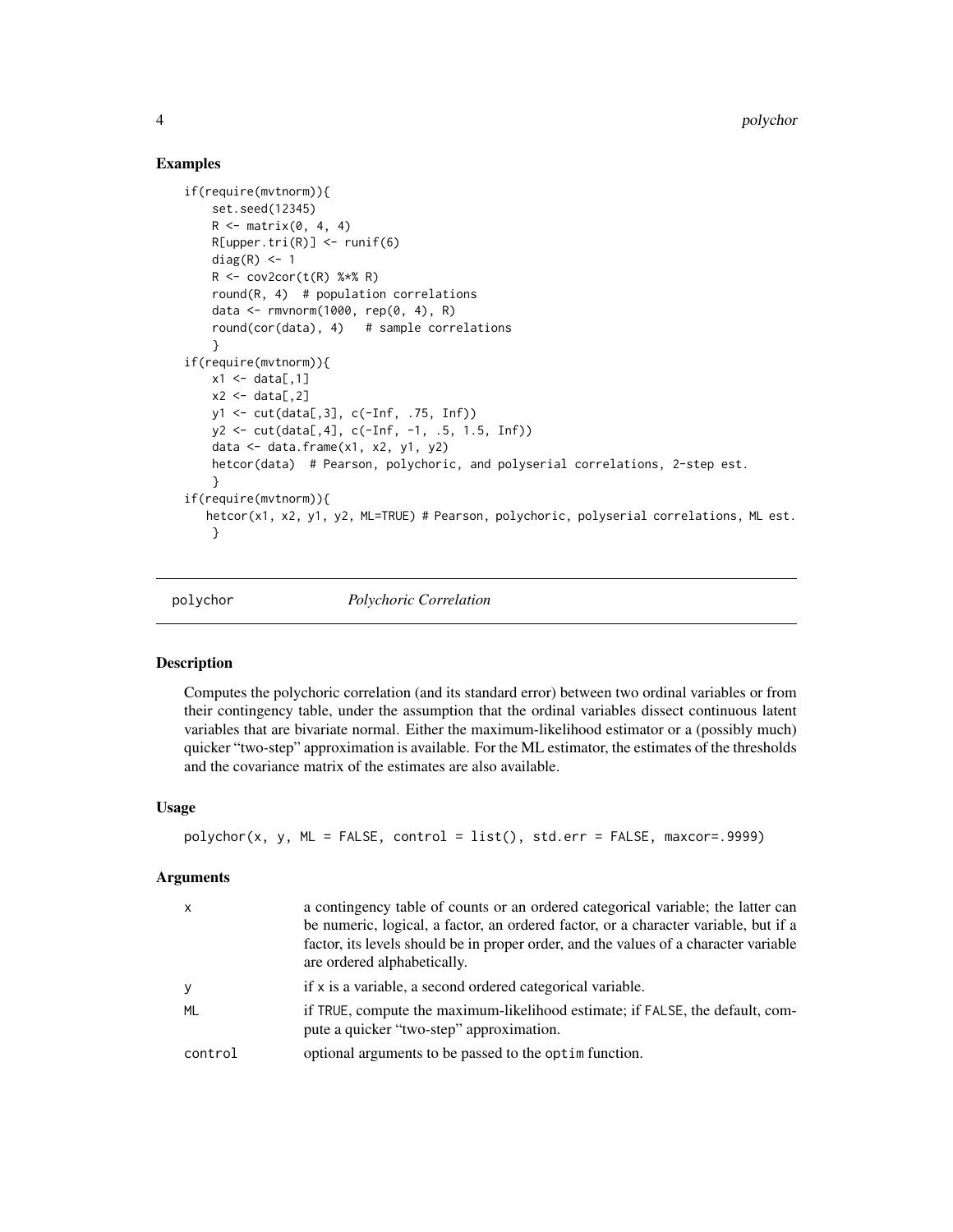#### <span id="page-4-0"></span>polychor 5

| std.err | if TRUE, return the estimated variance of the correlation (for the two-step estima- |
|---------|-------------------------------------------------------------------------------------|
|         | tor) or the estimated covariance matrix (for the ML estimator) of the correlation   |
|         | and thresholds; the default is FALSE.                                               |
| maxcor  | maximum absolute correlation (to insure numerical stability).                       |

### Details

The ML estimator is computed by maximizing the bivariate-normal likelihood with respect to the thresholds for the two variables  $(\tau_i^x, i = 1, \ldots, r-1; \tau_j^y, j = 1, \ldots, c-1)$  and the population correlation ( $\rho$ ). Here, r and c are respectively the number of levels of x and y. The likelihood is maximized numerically using the [optim](#page-0-0) function, and the covariance matrix of the estimated parameters is based on the numerical Hessian computed by optim.

The two-step estimator is computed by first estimating the thresholds  $(\tau_i^x, i = 1, \ldots, r - 1$  and  $\tau_j^y$ ,  $i = j, \ldots, c - 1$ ) separately from the marginal distribution of each variable. Then the onedimensional likelihood for  $\rho$  is maximized numerically, using [optim](#page-0-0) if standard errors are requested, or [optimise](#page-0-0) if they are not. The standard error computed treats the thresholds as fixed.

#### Value

If std.err is TRUE, returns an object of class "polycor" with the following components:

| type     | set to "polychoric".                                                                                                                      |
|----------|-------------------------------------------------------------------------------------------------------------------------------------------|
| rho      | the polychoric correlation.                                                                                                               |
| row.cuts | estimated thresholds for the row variable $(x)$ , for the ML estimate.                                                                    |
| col.cuts | estimated thresholds for the column variable $(y)$ , for the ML estimate.                                                                 |
| var      | the estimated variance of the correlation, or, for the ML estimate, the estimated<br>covariance matrix of the correlation and thresholds. |
| n        | the number of observations on which the correlation is based.                                                                             |
| chisq    | chi-square test for bivariate normality.                                                                                                  |
| df       | degrees of freedom for the test of bivariate normality.                                                                                   |
| ML       | TRUE for the ML estimate, FALSE for the two-step estimate.                                                                                |
|          |                                                                                                                                           |

Othewise, returns the polychoric correlation.

#### Author(s)

John Fox <jfox@mcmaster.ca>

#### References

Drasgow, F. (1986) Polychoric and polyserial correlations. Pp. 68–74 in S. Kotz and N. Johnson, eds., *The Encyclopedia of Statistics, Volume 7.* Wiley.

Olsson, U. (1979) Maximum likelihood estimation of the polychoric correlation coefficient. *Psychometrika* 44, 443-460.

#### See Also

[hetcor](#page-1-1), [polyserial](#page-5-1), [print.polycor](#page-7-1), [optim](#page-0-0)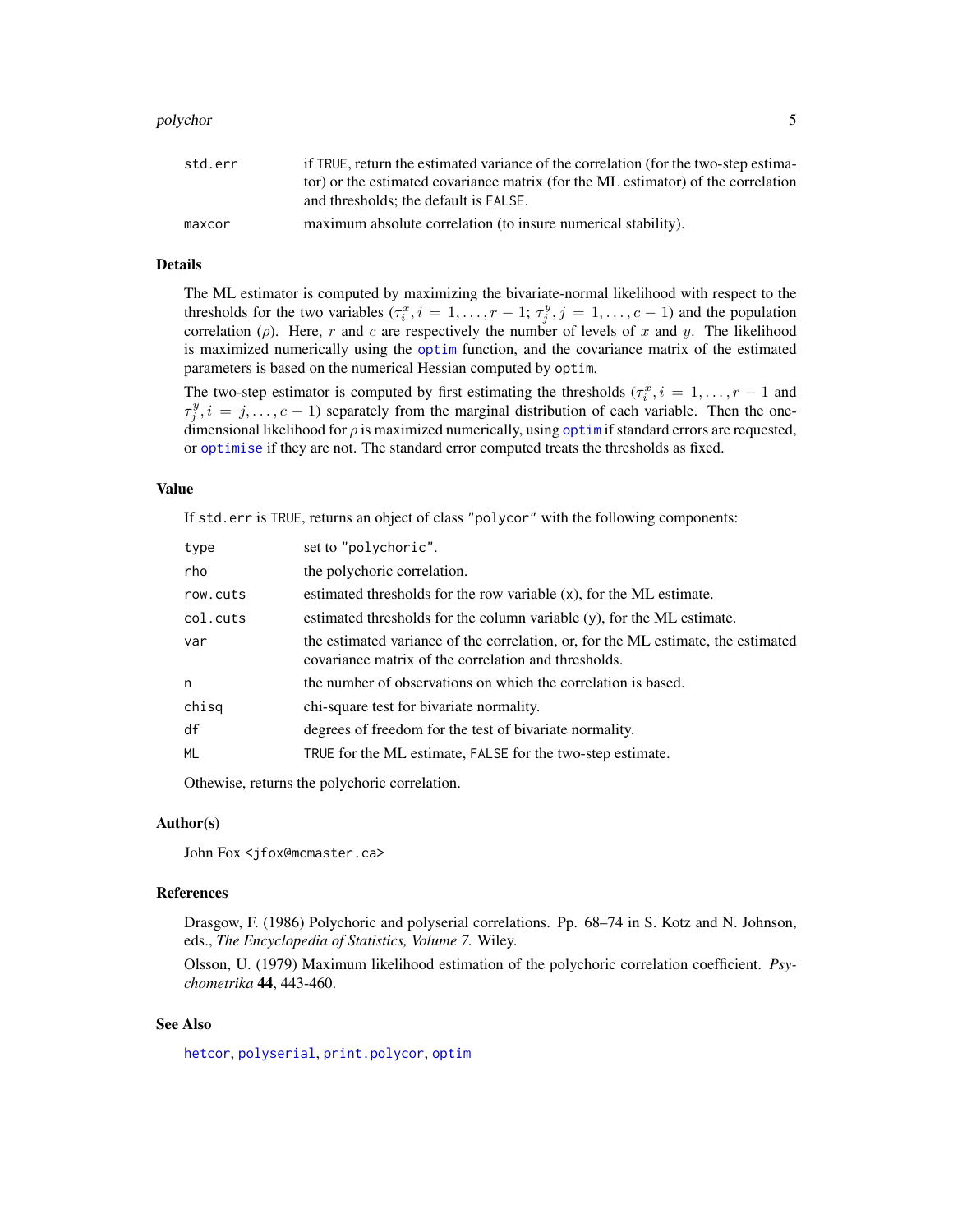#### Examples

```
if(require(mvtnorm)){
    set.seed(12345)
    data <- rmvnorm(1000, c(0, 0), matrix(c(1, .5, .5, 1), 2, 2))
   x \leftarrow \text{data}[, 1]y \leq - data[,2]
   cor(x, y) # sample correlation
    }
if(require(mvtnorm)){
    x \leftarrow cut(x, c(-Inf, .75, Inf))y <- cut(y, c(-Inf, -1, .5, 1.5, Inf))
   polychor(x, y) # 2-step estimate
    }
if(require(mvtnorm)){
   set.seed(12345)
    polychor(x, y, ML=TRUE, std.err=TRUE) # ML estimate
    }
```
<span id="page-5-1"></span>polyserial *Polyserial Correlation*

#### Description

Computes the polyserial correlation (and its standard error) between a quantitative variable and an ordinal variables, based on the assumption that the joint distribution of the quantitative variable and a latent continuous variable underlying the ordinal variable is bivariate normal. Either the maximum-likelihood estimator or a quicker "two-step" approximation is available. For the ML estimator the estimates of the thresholds and the covariance matrix of the estimates are also available.

#### Usage

 $polyserial(x, y, ML = FALSE, control = list(), std.err = FALSE, maxcor = .9999, bins = 4)$ 

#### Arguments

| $\mathsf{x}$ | a numerical variable.                                                                                                                                                                                                                            |
|--------------|--------------------------------------------------------------------------------------------------------------------------------------------------------------------------------------------------------------------------------------------------|
| y            | an ordered categorical variable; can be numeric, logical, a factor, an ordered<br>factor, or a character variables, but if a factor, its levels should be in proper<br>order, and the values of a character variable are ordered alphabetically. |
| ML           | if TRUE, compute the maximum-likelihood estimate; if FALSE, the default, com-<br>pute a quicker "two-step" approximation.                                                                                                                        |
| control      | optional arguments to be passed to the optim function.                                                                                                                                                                                           |
| std.err      | if TRUE, return the estimated variance of the correlation (for the two-step esti-<br>mator) or the estimated covariance matrix of the correlation and thresholds (for<br>the ML estimator); the default is FALSE.                                |
| maxcor       | maximum absolute correlation (to insure numerical stability).                                                                                                                                                                                    |
| bins         | the number of bins into which to dissect x for a test of bivariate normality; the<br>default is 4.                                                                                                                                               |

<span id="page-5-0"></span>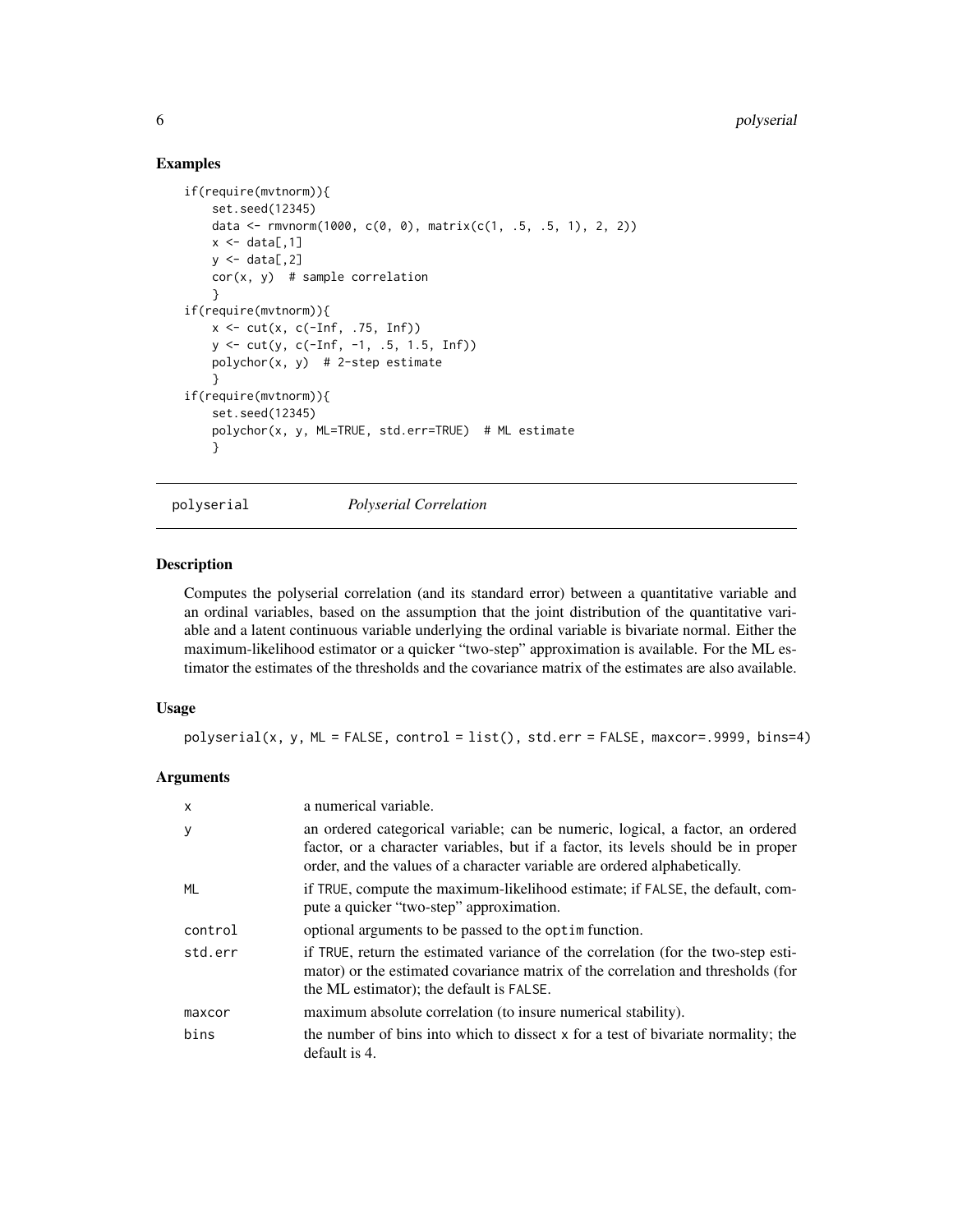#### <span id="page-6-0"></span>polyserial 7

#### Details

The ML estimator is computed by maximizing the bivariate-normal likelihood with respect to the thresholds for  $y(\tau_j^y, i = 1, \ldots, c-1)$  and the population correlation ( $\rho$ ). The likelihood is maximized numerically using the [optim](#page-0-0) function, and the covariance matrix of the estimated parameters is based on the numerical Hessian computed by optim.

The two-step estimator is computed by first estimating the thresholds  $(\tau_j^y, i = 1, \ldots, c-1)$  from the marginal distribution of y. Then if the standard error of  $\hat{\rho}$  is requested, the one-dimensional likelihood for  $\rho$  is maximized numerically, using [optim](#page-0-0) if standard errors are requested; the standard error computed treats the thresholds as fixed. If the standard error isn't request,  $\hat{\rho}$  is computed directly.

#### Value

If std.err is TRUE, returns an object of class "polycor" with the following components:

| type  | set to "polyserial".                                                                                                                         |
|-------|----------------------------------------------------------------------------------------------------------------------------------------------|
| rho   | the polyserial correlation.                                                                                                                  |
| cuts  | estimated thresholds for the ordinal variable $(y)$ , for the ML estimator.                                                                  |
| var   | the estimated variance of the correlation, or, for the ML estimator, \ the estimated<br>covariance matrix of the correlation and thresholds. |
| n     | the number of observations on which the correlation is based.                                                                                |
| chisq | chi-square test for bivariate normality.                                                                                                     |
| df    | degrees of freedom for the test of bivariate normality.                                                                                      |
| ML    | TRUE for the ML estimate, FALSE for the two-step estimate.                                                                                   |
|       |                                                                                                                                              |

Othewise, returns the polyserial correlation.

#### Author(s)

John Fox <jfox@mcmaster.ca>

#### References

Drasgow, F. (1986) Polychoric and polyserial correlations. Pp. 68–74 in S. Kotz and N. Johnson, eds., *The Encyclopedia of Statistics, Volume 7.* Wiley.

#### See Also

[hetcor](#page-1-1), [polychor](#page-3-1), [print.polycor](#page-7-1), [optim](#page-0-0)

#### Examples

```
if(require(mvtnorm)){
    set.seed(12345)
    data <- rmvnorm(1000, c(0, 0), matrix(c(1, .5, .5, 1), 2, 2))
    x \leftarrow \text{data}[, 1]y \leftarrow data[, 2]cor(x, y) # sample correlation
```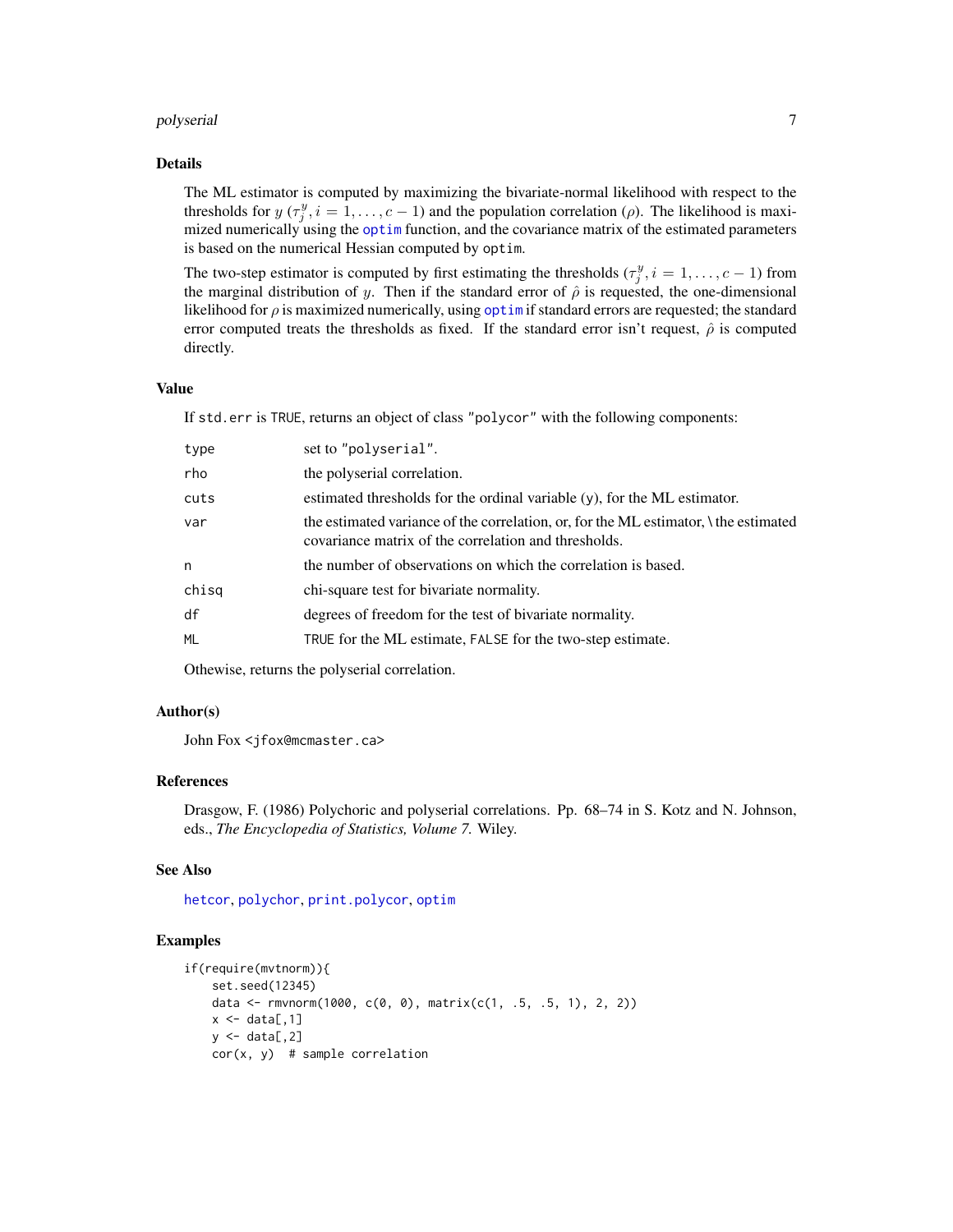```
}
if(require(mvtnorm)){
   y <- cut(y, c(-Inf, -1, .5, 1.5, Inf))
   polyserial(x, y) # 2-step estimate
    }
if(require(mvtnorm)){
   polyserial(x, y, ML=TRUE, std.err=TRUE) # ML estimate
    }
```
<span id="page-7-1"></span>print.polycor *Print Method for polycor Objects*

#### Description

print method for objects of class polycor, produced by polychor and polyserial.

#### Usage

```
## S3 method for class 'polycor'
print(x, digits = max(3, getOption("digits") - 3), ...)
```
#### Arguments

|                         | an object of class polycor, as returned by polychor or polyserial. |
|-------------------------|--------------------------------------------------------------------|
| digits                  | number of significant digits to be printed.                        |
| $\cdot$ $\cdot$ $\cdot$ | not used.                                                          |

#### Value

Invisibly returns  $x$ ; used for its side effect — i.e., printing.

#### Author(s)

John Fox <jfox@mcmaster.ca>

### See Also

[polychor](#page-3-1), [polyserial](#page-5-1)

#### Examples

```
if(require(mvtnorm)){
    set.seed(12345)
    data <- rmvnorm(1000, c(0, 0), matrix(c(1, .5, .5, 1), 2, 2))
    x \leftarrow \text{data}[, 1]y \leftarrow data[, 2]cor(x, y) # sample correlation
    }
if(require(mvtnorm)){
```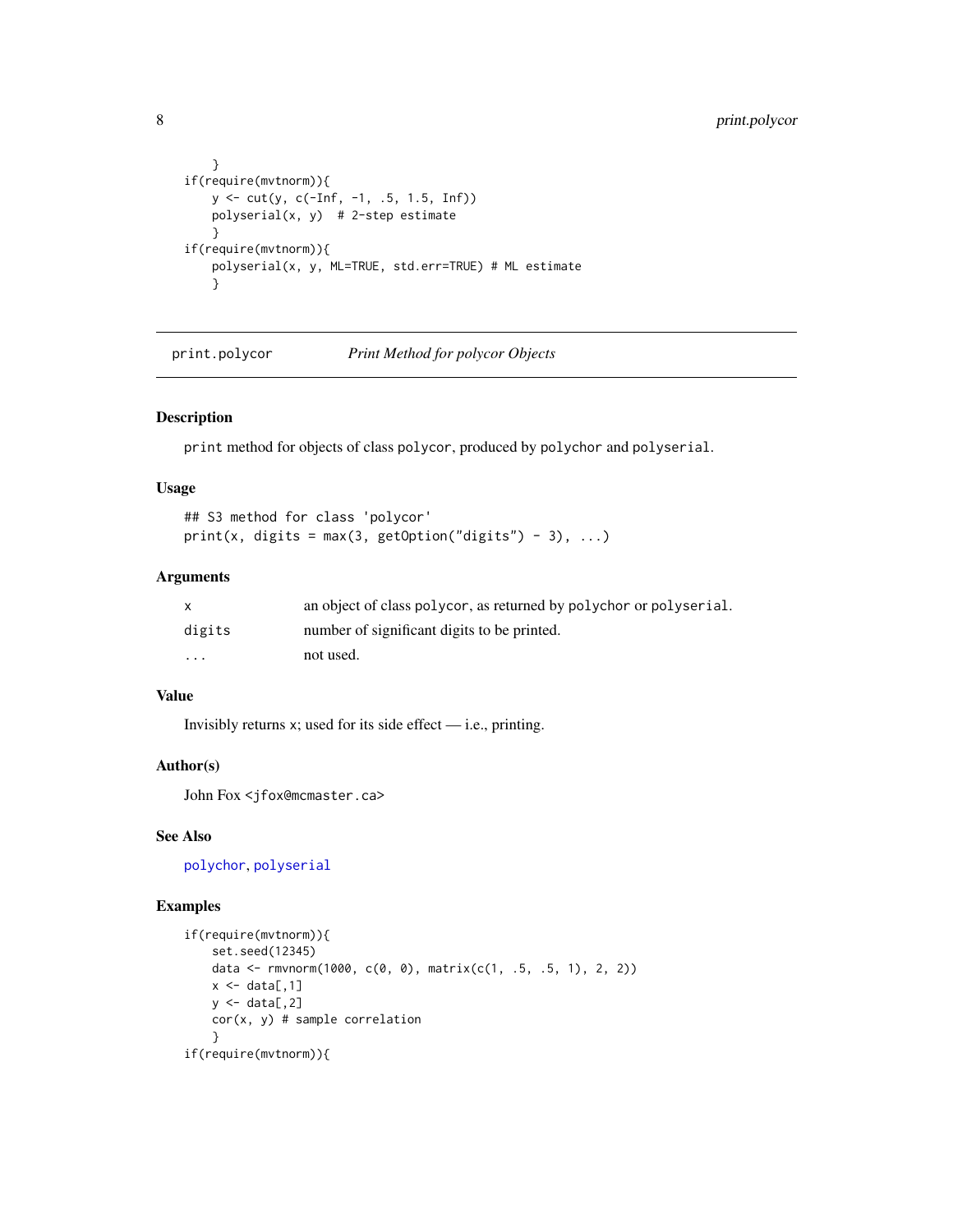```
x <- cut(x, c(-Inf, .75, Inf))
y <- cut(y, c(-Inf, -1, .5, 1.5, Inf))
polychor(x, y, ML=TRUE, std.err=TRUE) # polychoric correlation, ML estimate
}
```